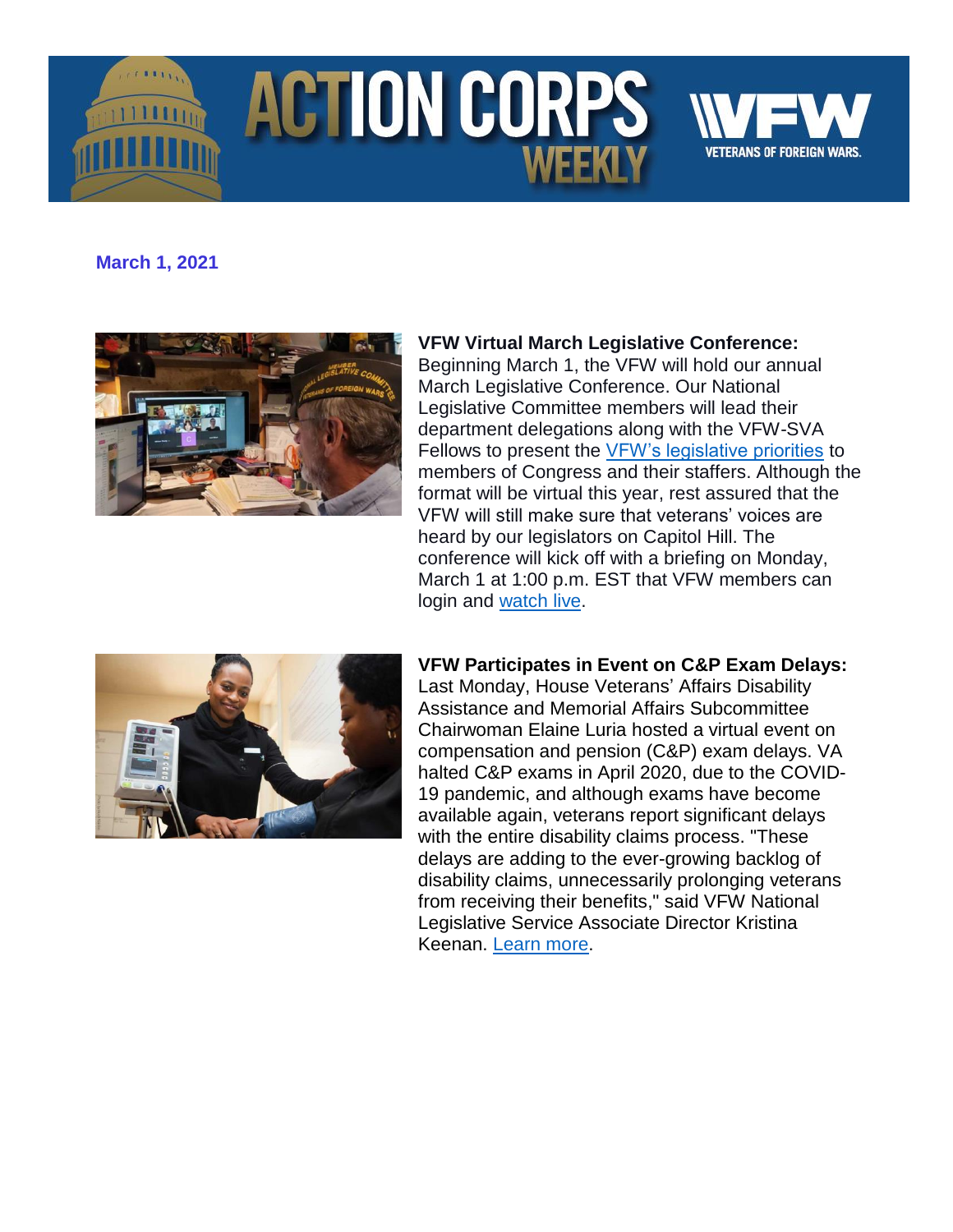

**Major Richard Star Act**: This week, Sens. Jon Tester (D-MT), Mike Crapo (R-ID), and Jerry Moran (R-KS) introduced the VFW-supported *[Major Richard](https://www.veterans.senate.gov/newsroom/majority-news/tester-crapo-moran-lead-bipartisan-push-to-provide-disabled-veterans-full-military-benefits)  [Star Act](https://www.veterans.senate.gov/newsroom/majority-news/tester-crapo-moran-lead-bipartisan-push-to-provide-disabled-veterans-full-military-benefits)*. Rep.Gus Bilirakis (R-FL) along with 58 bipartisan original cosponsors have introduced the House companion bill. The bill would eliminate the unjust offset for Chapter 61 military retirees who suffered injuries in combat. The bill is named in honor of Maj. Richard Star who [lost his battle](https://www.militarytimes.com/news/your-military/2021/02/13/disabled-veterans-advocate-richard-star-died-but-his-fight-for-concurrent-receipt-presses-on/?utm_source=Sailthru&utm_medium=email&utm_campaign=EBB%2002.16.21&utm_term=Editorial%20-%20Military%20-%20Early%20Bird%20Brief) with cancer on February 13, 2021. Maj. Star was a father, husband, and decorated war veteran who was medically retired as a result of his combat-related injuries.



**VA Secretary Participates in Caregiver Event:** Last Wednesday, the Elizabeth Dole Foundation held a virtual fireside chat with Secretary of VA, Denis McDonough where he introduced the new Senior Advisor to the Secretary for Families, Caregivers, and Survivors, Meg Kabat. The conversation highlighted the VA's priorities and vision to provide support, services, and resources to veterans, their families, caregivers, and survivors. [Watch the video.](https://www.youtube.com/watch?v=6TfgvTTH9gs&feature=youtu.be)



**COVID-19 Vaccine Q&A Session**: On March 3, 2021, RallyPoint will host a Veteran Experience Live question and answer session with VA, Centers for Disease Control and Prevention, and the Department of Health and Human Services experts regarding the COVID-19 vaccine. Questions can be submitted before or during the session and will be answered live between 3-4 p.m. EST. [Learn more.](https://www.rallypoint.com/answers/veterans-experience-live-vetxl-covid-19-vaccine-q-a-join-on-march-3rd-to-ask-your-questions)



**DPAA Releases New Video Series:** The Defense POW/MIA Accounting Agency (DPAA) announced the release of the first videos in a series covering World War II battles and operations. These first videos highlight and give historical perspective on DPAA's Hürtgen Forest Project, Enoura Maru Project, and World War II European-Mediterranean Disinterments. [Watch the videos.](https://www.dpaa.mil/Resources/Briefing-Videos/)